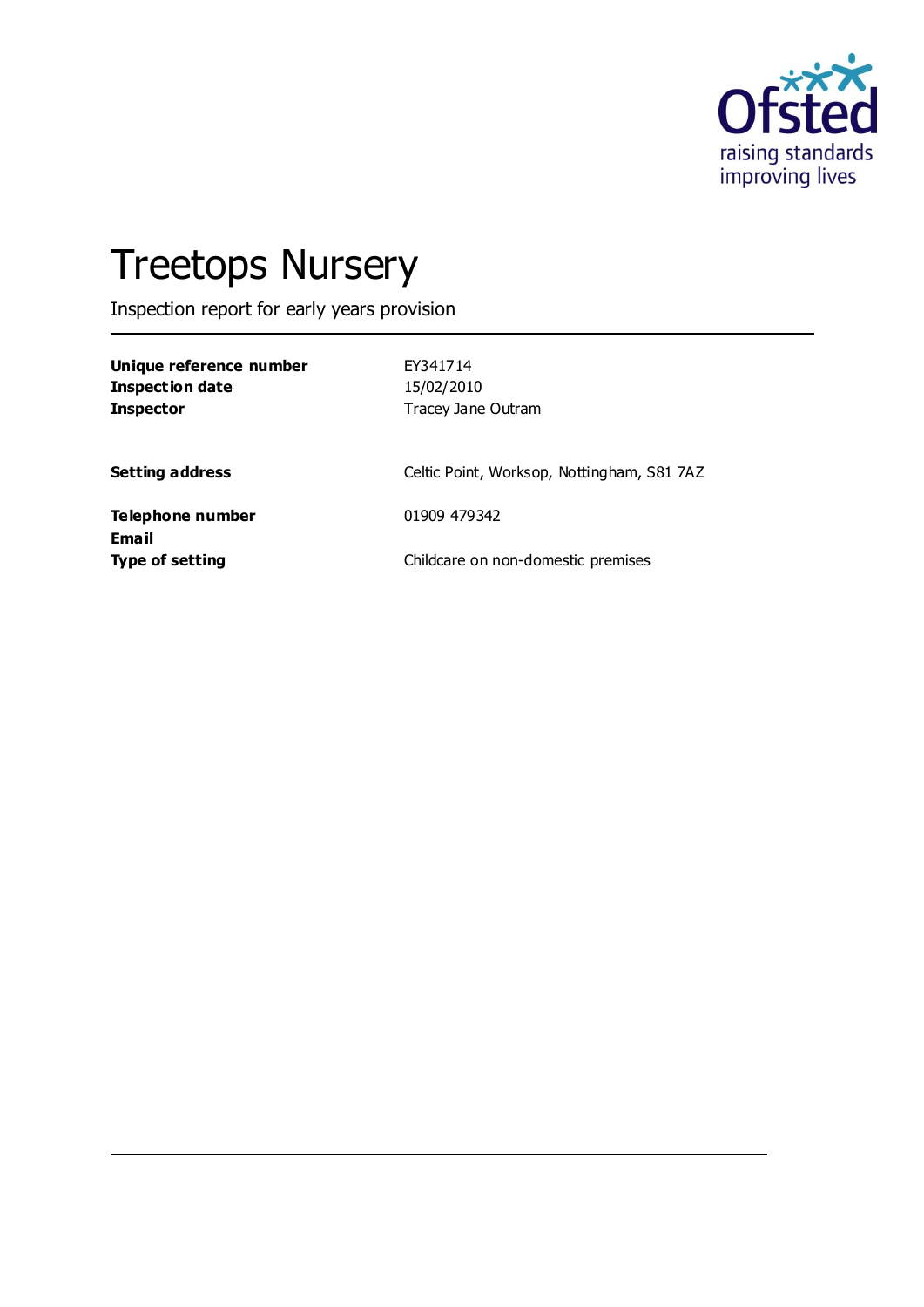The Office for Standards in Education, Children's Services and Skills (Ofsted) regulates and inspects to achieve excellence in the care of children and young people, and in education and skills for learners of all ages. It regulates and inspects childcare and children's social care, and inspects the Children and Family Court Advisory Support Service (Cafcass), schools, colleges, initial teacher training, work-based learning and skills training, adult and community learning, and education and training in prisons and other secure establishments. It rates council children's services, and inspects services for looked after children, safeguarding and child protection.

If you would like a copy of this document in a different format, such as large print or Braille, please telephone 0300 123 1231, or email enquiries@ofsted.gov.uk.

You may copy all or parts of this document for non-commercial educational purposes, as long as you give details of the source and date of publication and do not alter the information in any way.

Royal Exchange Buildings St Ann's Square Manchester M2 7LA

T: 0300 123 1231 Textphone: 0161 618 8524 E: enquiries@ofsted.gov.uk W: [www.ofsted.gov.uk](http://www.ofsted.gov.uk/)

© Crown copyright 2009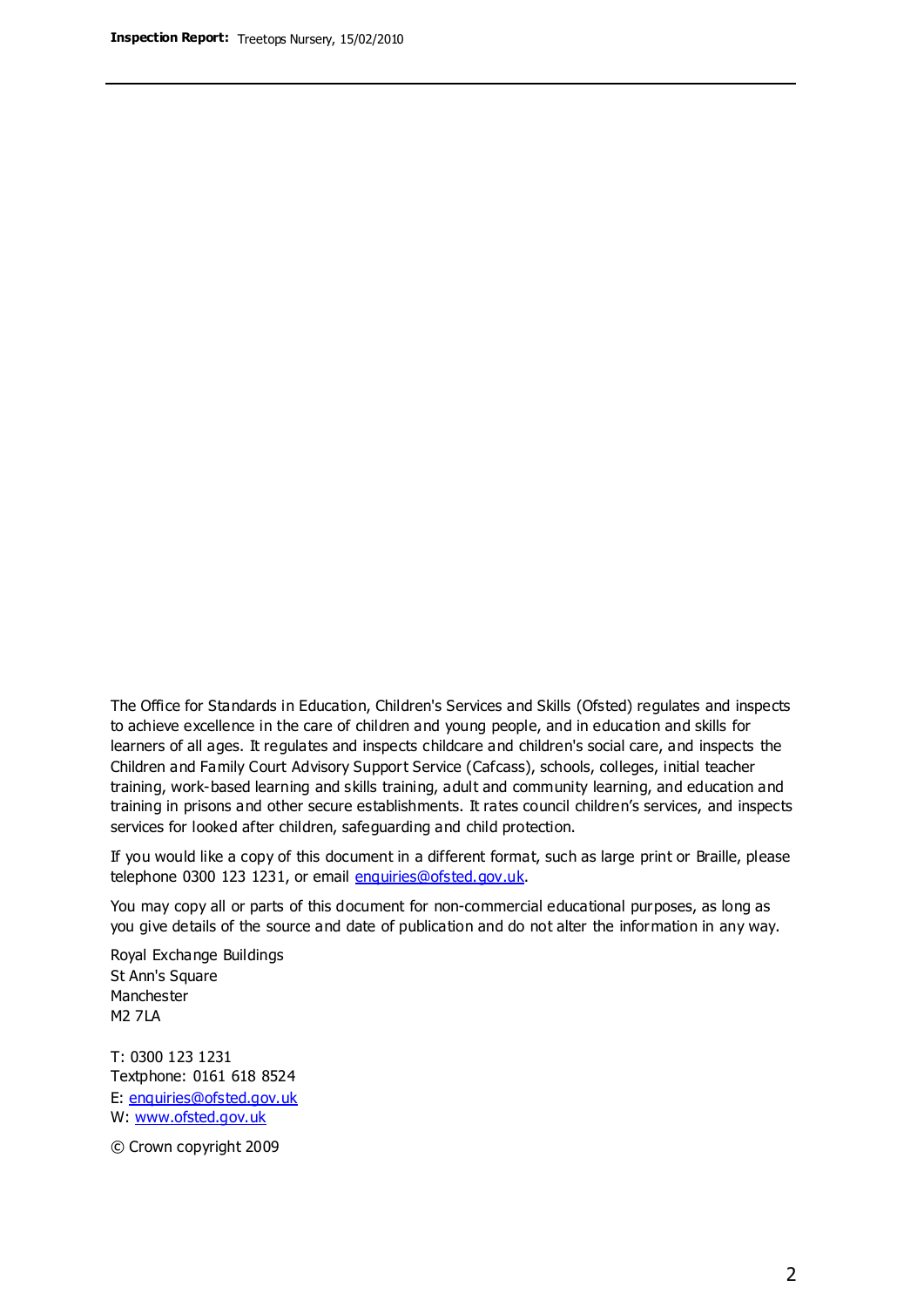## **Introduction**

This inspection was carried out by Ofsted under Sections 49 and 50 of the Childcare Act 2006 on the quality and standards of the registered early years provision. 'Early years provision' refers to provision regulated by Ofsted for children from birth to 31 August following their fifth birthday (the early years age group). The registered person must ensure that this provision complies with the statutory framework for children's learning, development and welfare, known as the *Early* Years Foundation Stage.

The provider must provide a copy of this report to all parents with children at the setting where reasonably practicable. The provider must provide a copy of the report to any other person who asks for one, but may charge a fee for this service (The Childcare (Inspection) Regulations 2008 regulations 9 and 10).

The setting also makes provision for children older than the early years age group which is registered on the voluntary and/or compulsory part(s) of the Childcare Register. This report does not include an evaluation of that provision, but a comment about compliance with the requirements of the Childcare Register is included in Annex B.

Please see our website for more information about each childcare provider. We publish inspection reports, conditions of registration and details of complaints we receive where we or the provider take action to meet the requirements of registration.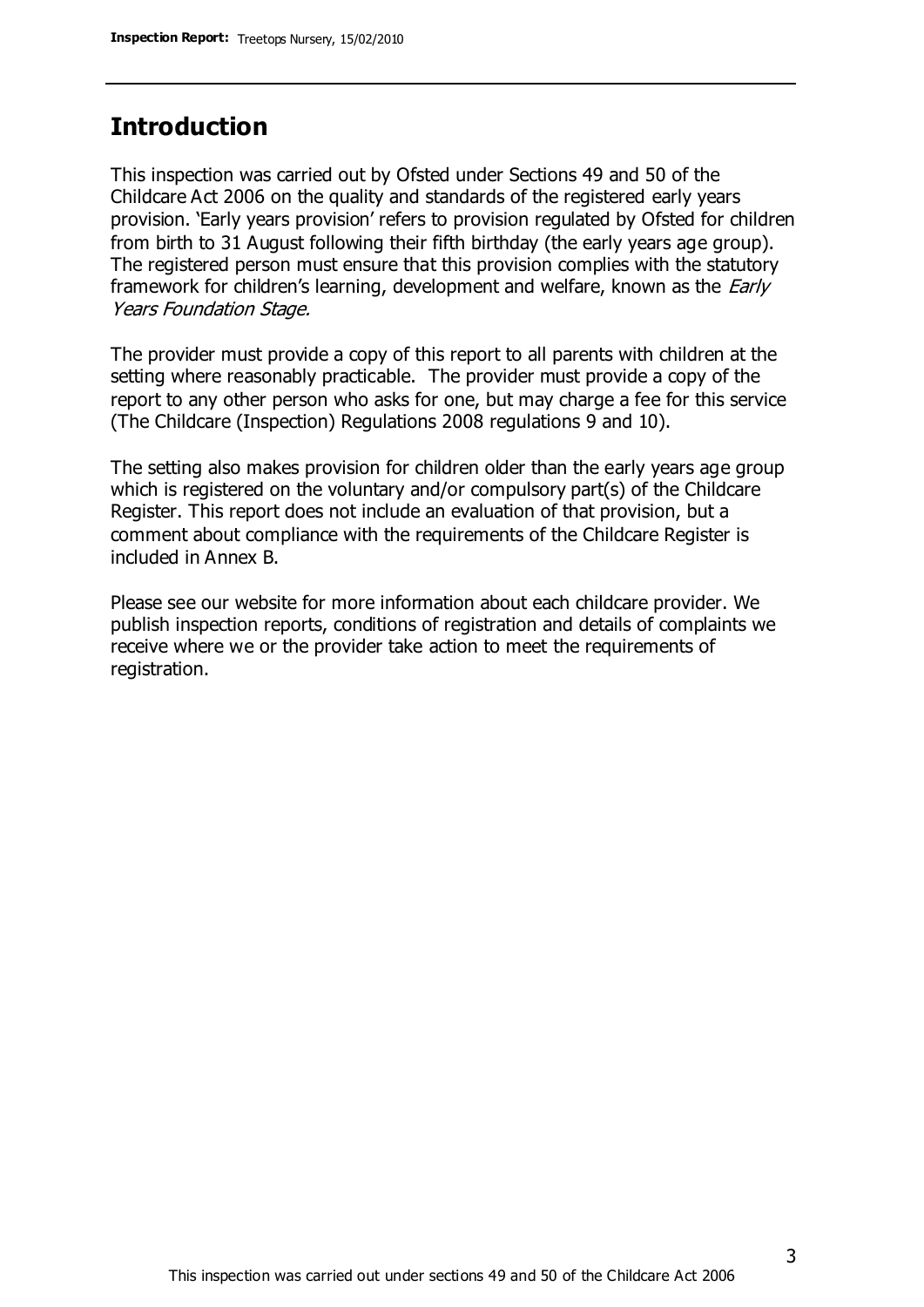# **Description of the setting**

Treetops Nursery opened in 2006. It is one of 29 nurseries owned by Treetops Nurseries Ltd. The setting occupies a large two storey building that is situated on a small retail park in Gateford near Worksop. A ramp is available for access to the ground floor, the first floor is accessed via a staircase, and there is also lift access. The children are cared for in four separate groups. Babies aged one and two years old are based on the first floor in their own playrooms, which have easy access to toilets facilities, the art room and the sensory room. The pre-school group are based on the ground floor with their own toilet facilities and easy access to the large hall. All children have access to a secure enclosed outdoor play area but the pre-school children benefit from free-flow access to this area.

The nursery is open each weekday from 8am to 6pm, for 51 weeks of the year. A maximum of 85 children aged from birth to under eight years may attend the nursery at any one time. There are currently 178 children on roll who come from a wide catchment area and attend for a variety of sessions. The provision is also registered by Ofsted on the compulsory and voluntary childcare register. The setting offers support to children with special educational needs and/or disabilities, as well as children who speak English as an additional language.

The nursery employs 17 members of staff and of these, 14 hold appropriate early years qualifications. The nursery receives support from the local authority.

# **The overall effectiveness of the early years provision**

Overall the quality of the provision is good.

The children are cared for within a welcoming and nurturing environment, which supports them to make good progress towards their early learning goals. Staff take positive steps to meet the unique care needs of all children and they work in successful partnership with a range of others. Clear systems are in place to evaluate the quality of the provision. Consequently, a number of priorities for development are identified and addressed. This results in continuous improvement and enhanced outcomes for children.

## **What steps need to be taken to improve provision further?**

To further improve the early years provision the registered person should:

- extend and develop young children's language and communication through sensitive and appropriate adult intervention
- consider and plan for the different learning styles of children, and ensure that observations are evaluated and are used to meet their individual needs
- encourage parents to add to children's profiles and include them in making plans for the next steps in children's learning
- promote sustained shared thinking by asking open questions which support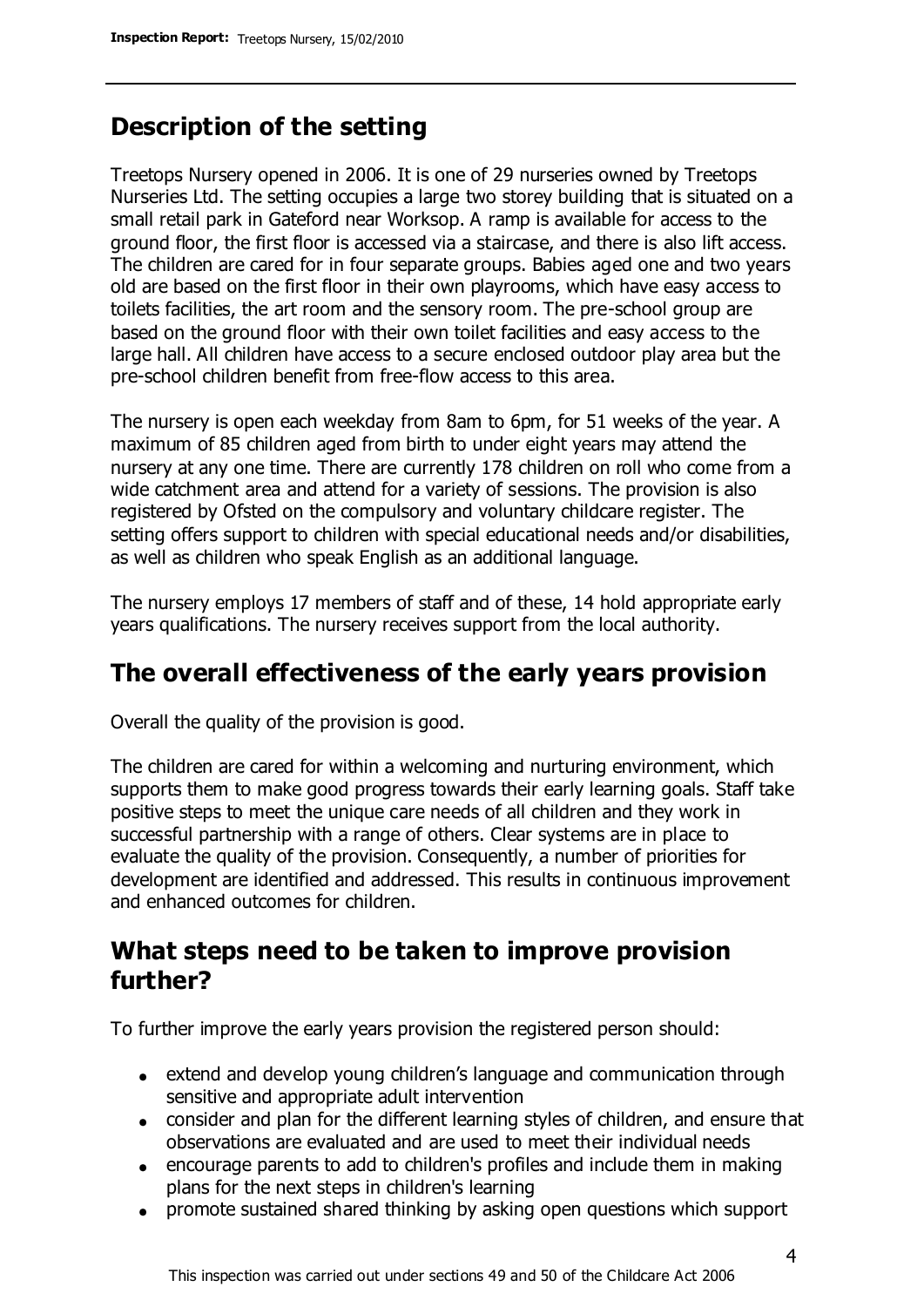and extend children's thinking and help them make connections in learning.

# **The effectiveness of leadership and management of the early years provision**

The safety and security of the children is given high priority, through the implementation of rigorous health and safety policies and procedures. This includes the completion and review of risk assessments for all areas of the premises and outings. Crucially, members of staff have a secure understanding of the signs and indicators of child abuse and neglect. They are also knowledgeable regarding the steps to take if they suspect that a child is being abused. This includes knowing what to do if an allegation is made against a colleague or in an instance when staff are concerned that senior managers are not dealing with a situation appropriately. The child protection policy is frequently updated and practice within in the nursery is modified in order to safeguard children. For example, strict controls have been placed on the use of camera-phones, they are only allowed when staff are on their breaks away from the children.

Staff are deployed effectively and resources, including toys, posters and books are used to help children learn about the wider community and engender positive attitudes to disability, ethnic, cultural and social diversity. Likewise, effective links are in place with other professionals such as staff from the local inclusion team who support children. This ensures that children with special educational needs and/or disabilities are supported at an early stage and through the implementation of individual care and education plans.

Overall, there are effective partnerships with parents and carers, who are all warmly welcomed into the setting and offered opportunities to participate in events, such as, 'stay and play' and Fathers day. Parents are introduced to children's key workers and benefit from the well implemented support systems that are in place to ease the children's transitions throughout the nursery and on to school. Staff understand the role of parents and the importance of developing trusting relationships. Consequently, they have developed some creative methods of generating the two-way flow of information, such as, daily diaries and the 'learning tree'. This successfully supports a shared understanding of children's home life, care needs and routines. In addition, parents are invited to attend the nursery to discuss their children's progress. They have access to a wealth of information about the setting, including informative photographic displays, which aim to help parents develop a strong sense of belonging and understand the four themes of the Early Years Foundation Stage, along with the six areas of learning. Likewise, in order to continue learning at home, the nursery has started to offer opportunities for parents to borrow particular pieces of equipment, which are displayed in the foyer. However, there are no systems in place to consistently consult with parents and include their views in planning for their children's personalised learning and development in the setting.

The nursery demonstrates a strong commitment and capacity towards continual improvement. All recommendations made at the last inspection have been completed. The process of self-evaluation is completed by senior staff, but nursery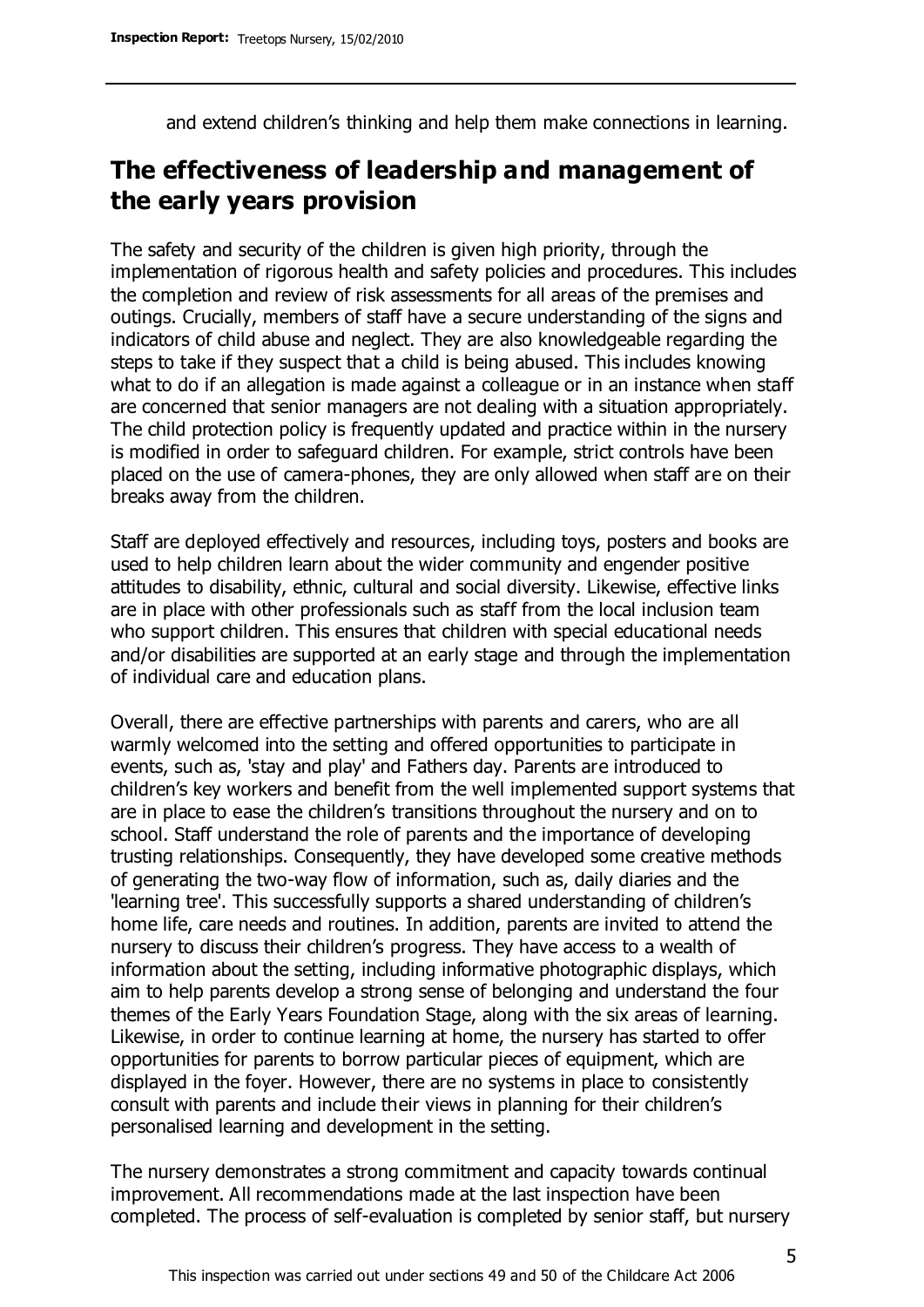practitioners are encouraged to reflect on their practice and prioritise the action that is needed to improve outcomes for children in their own areas. This has resulted in staff accurately identifying and targeting some areas for improvement. In addition, the setting values the comments of parents along with those of external advisors, such as support staff from the local authority.

## **The quality and standards of the early years provision and outcomes for children**

Across the whole of the nursery, children are happy and confident. Toys, equipment and activities are organised to create an enabling environment, which increases children's choices and play opportunities both indoors and outdoors. The good organisation of the playrooms allows babies and children to benefit from access to a broad range of indoor activities, along with time to relax and play calmly. The babies enthusiastically explore with a wide variety of different media and resources. They make marks using paint and experiment with natural resources, such as sand and water. Through well planned activities, such as making 'crispy buns', the babies are encouraged to respond to what they see, smell, touch and feel. In addition, the children are able to apply their increasing mobility to challenge themselves to safely explore the environment and investigate the broad range of resources that flash lights and make sounds. Members of staff are attentive and the babies care needs are addressed very well, consequently, they are sociable and have formed strong bonds with the key workers. Children aged two and three years also receive appropriate challenges, to enable them to extend their learning and pursue their individual interests. They skilfully manipulate a range of interesting tactile objects, engage in small world play and use good quality resources to climb, develop strength, coordination and balance. The children have good concentration and are aware of the world around them. They show an early interest in numbers and start to show an aptitude for reasoning, as they categorise and group toys together, such as animals and cars. Overall, members of staff recognise the attempts of young children and babies to communicate, but they do not consistently model language and encourage conversation to support vocabulary and language development.

The older children benefit from free access to outdoor play and continuous provision, which helps them to make progress towards the early learning goals. The children are skilful communicators and enjoy a range of play activities, such as role-play, modelling and painting which support their creativity and imagination. Likewise, the children develop skills for the future. They are confident users of information and communication technology and enjoy experiments which involve investigating gravity and the flow of water as they pour water and use a selection of hoses and pipes. Similarly, the children confidently use numbers and as they construct car ramps with large blocks they accurately predict the outcome to their actions and use language to describe speed, size and position. All children are cared for in a print-rich environment, where they see examples of text in different languages, this helps them to learn about the wider world and value linguistic diversity.

Good systems are in place to observe the children and record the progress they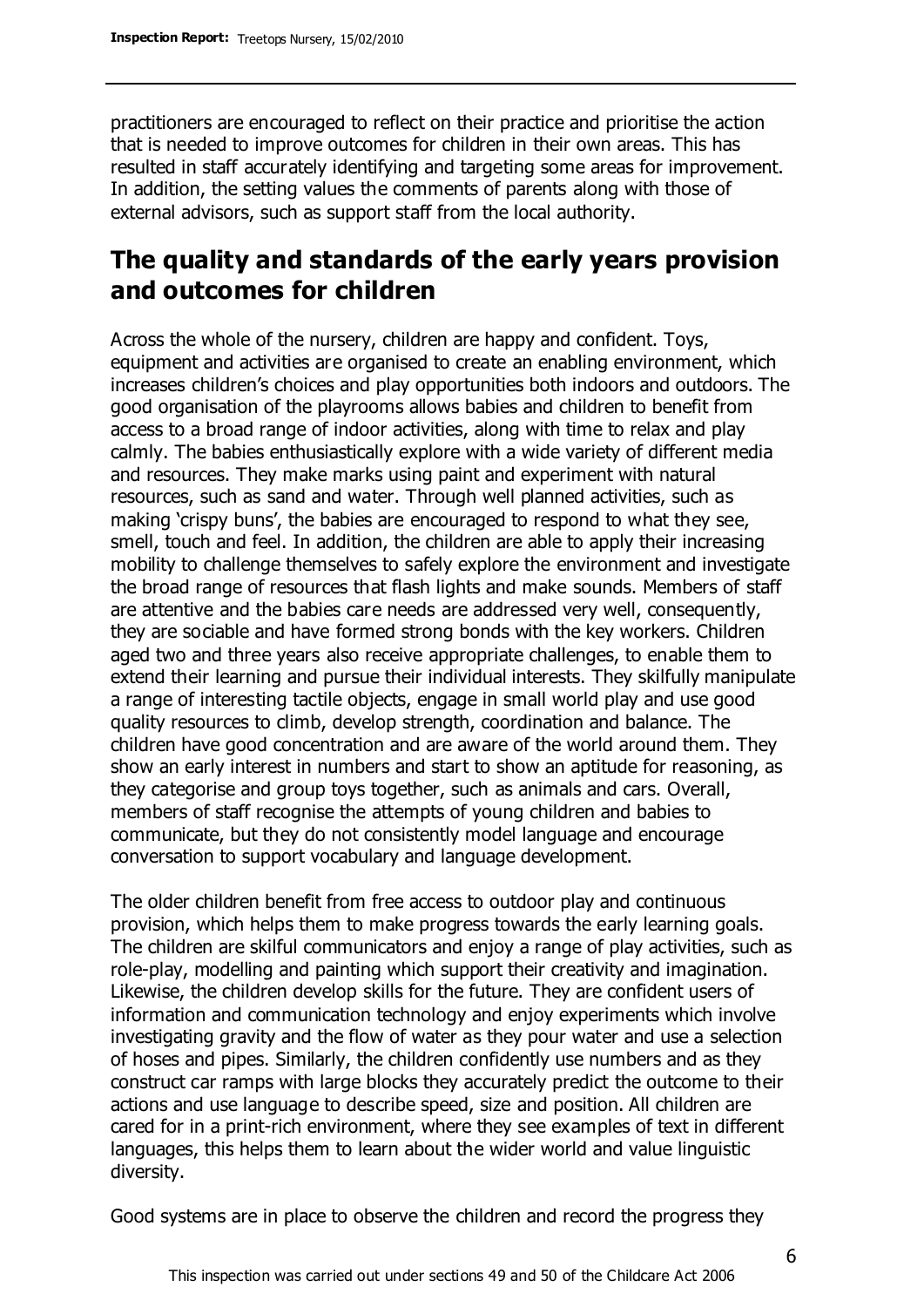make towards the early learning goals. Members of staff consider children's interests when providing equipment and activities. However, there is a lack of consistency across the nursery when it comes to using the information gained from observations to challenge, inspire and plan for the different learning styles of children. In addition, there are times when staff do not sufficiently organise and engage with the children to support high quality group times or foster sustained shared thinking.

The children learn about health and bodily awareness through their everyday routines and activities that maximise their personal well-being. This includes providing all children with access to regular exercise and fresh air through outdoor play and walks around the local community. In addition, the children learn about personal hygiene and the importance of drinking water especially after physical play. Menus are varied and introduce children to different fruits, vegetables, tastes and textures. Most foods are made from fresh ingredients, and are served according to the children's ages and stages of development. Older children develop good self-help skills as they serve themselves and their friends from serving dishes that are placed on each table. However, the organisation of lunch times does not always provide the younger children with sufficient time to finish their meal in relaxed surroundings. Younger children and babies rest and sleep in comfort, and staff follow their individual routines to make them comfortable and ensure their physical and emotional wellbeing. The children are encouraged to consider and recognise risks and accept some responsibility for their own safety. They are encouraged to use equipment with care and helped to minimise and identify risks caused by leaving toys on the floor, climbing and running indoors. The children have a strong sense of safety, as they are settled with their key workers and know the familiar daily routine.

The children are encouraged to learn about different backgrounds and lifestyles. They are involved in discussions and activities, such as stories, dance and food tasting, to gain an awareness of different cultures and beliefs outside of their immediate experience. Overall, the children's behaviour is good and they form some firm friendships. Photographs of the children achieving and enjoying themselves are displayed around the nursery. This engenders a strong sense of belonging and shows that their achievements and contributions are valued.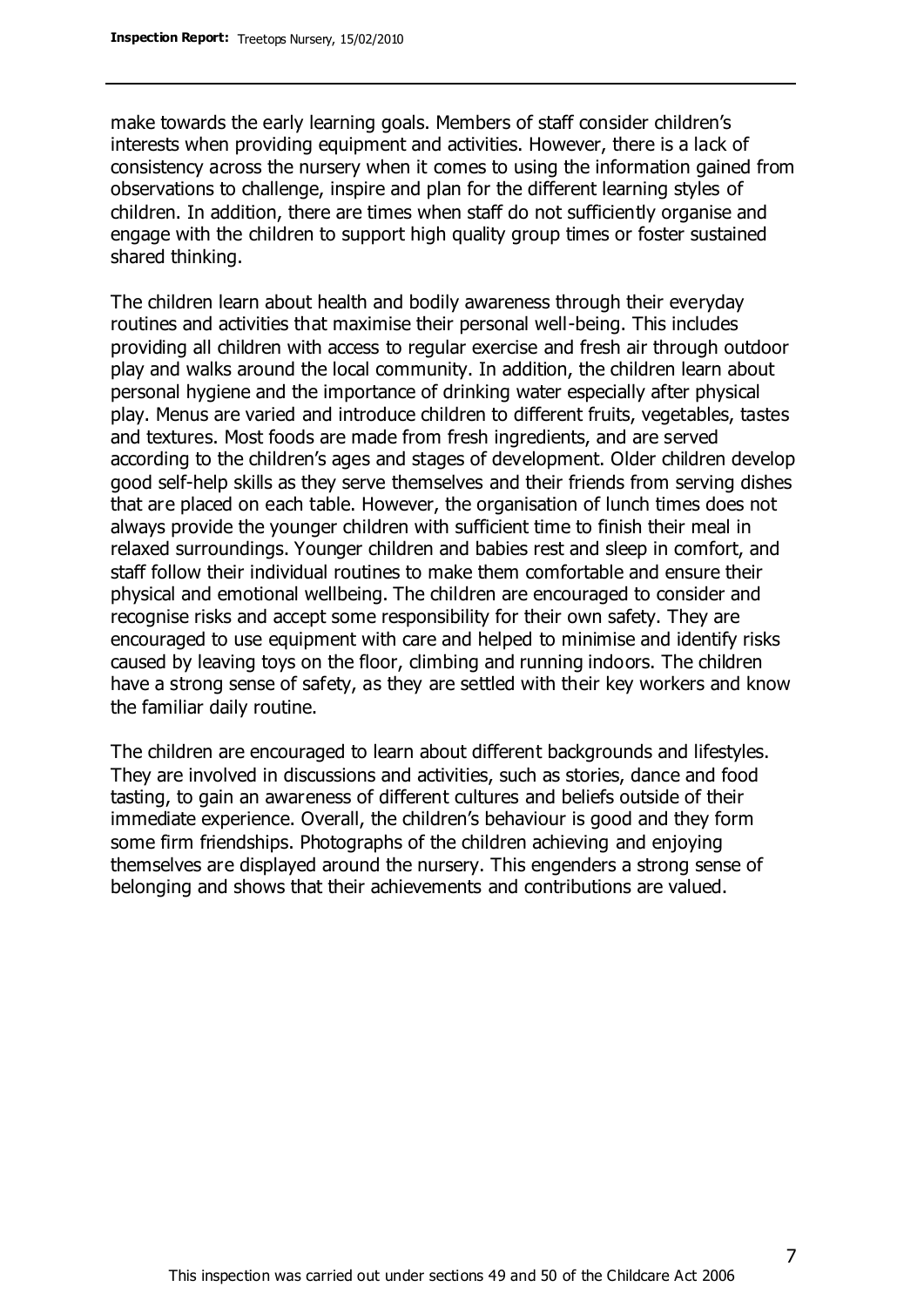# **Annex A: record of inspection judgements**

#### **The key inspection judgements and what they mean**

Grade 1 is Outstanding: this aspect of the provision is of exceptionally high quality Grade 2 is Good: this aspect of the provision is strong Grade 3 is Satisfactory: this aspect of the provision is sound Grade 4 is Inadequate: this aspect of the provision is not good enough

### **The overall effectiveness of the early years provision**

| How well does the setting meet the needs of the      |  |
|------------------------------------------------------|--|
| children in the Early Years Foundation Stage?        |  |
| The capacity of the provision to maintain continuous |  |
| improvement                                          |  |

### **The effectiveness of leadership and management of the early years provision**

| How effectively is the Early Years Foundation Stage led                                         |   |
|-------------------------------------------------------------------------------------------------|---|
| and managed?                                                                                    |   |
| The effectiveness of leadership and management in embedding<br>ambition and driving improvement |   |
| The effectiveness with which the setting deploys resources                                      |   |
| The effectiveness with which the setting promotes equality and                                  |   |
| diversity                                                                                       |   |
| The effectiveness of safeguarding                                                               | フ |
| The effectiveness of the setting's self-evaluation, including the                               |   |
| steps taken to promote improvement                                                              |   |
| The effectiveness of partnerships                                                               |   |
| The effectiveness of the setting's engagement with parents and                                  |   |
| carers                                                                                          |   |

## **The quality of the provision in the Early Years Foundation Stage**

The quality of the provision in the Early Years Foundation Stage  $\vert$  2

## **Outcomes for children in the Early Years Foundation Stage**

| <b>Outcomes for children in the Early Years Foundation</b>    |  |
|---------------------------------------------------------------|--|
| <b>Stage</b>                                                  |  |
| The extent to which children achieve and enjoy their learning |  |
| The extent to which children feel safe                        |  |
| The extent to which children adopt healthy lifestyles         |  |
| The extent to which children make a positive contribution     |  |
| The extent to which children develop skills for the future    |  |

Any complaints about the inspection or report should be made following the procedures set out in the guidance available from Ofsted's website: www.ofsted.gov.uk